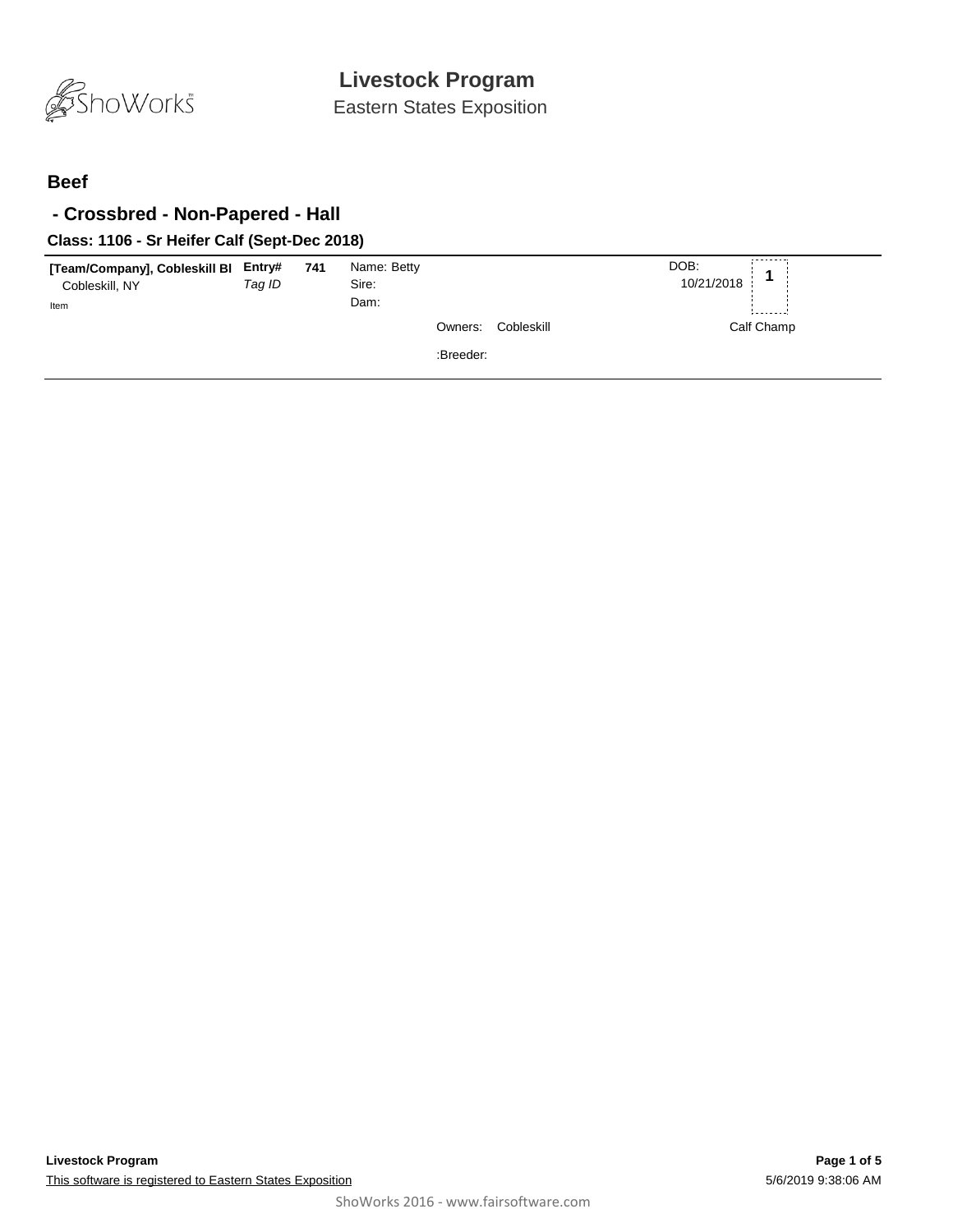

Eastern States Exposition

#### **404** *Tag ID 1808* Name: Daisy Sire: DOB: 6/25/2018 Dam: **Kicza, Natilie - 90306** Granby, MA **Entry# <sup>4</sup>** Item Owners: Kicza, Natalie :Breeder: **888** *Tag ID* Name: Blossom Sire: Hereford DOB: 6/24/2018 Dam: Charolais **Ames, Clayre - 90335** Orange, MA **Entry# <sup>5</sup>** Item Owners: Ames, Clayre :Breeder: **592 Entry# 592** Name: TDF 1811 8400030146425 DOB:<br>*Tag ID 003014642 S*ire: 6/23/2018 **2** Name: TDF 1811 8400030146425 DOB: 6/23/2018 Dam: **Durst, Braden - 90279** 8400030146425 Brooklyn, CT Item Owners: Durst, Braden :Breeder: **13** *Tag ID 5103* Name: Merida Sire: Red Angus DOB: 5/7/2018 Dam: Hereford **Dias, Lily - 136** Norton, MA **Entry# 13** Name: Merida DOB: **3**<br>Tag ID 5103 Siro: Bod Angue Item Owners: Dias, Lily :Breeder: **845** *Tag ID 8721* Name: Amadi Sire: Monopoly DOB: 5/6/2018 Dam: EJ Dukes Wind 853 33408 EF1091665 **Mahaffey, Riley J - 90171** Torrington, CT **Entry# <sup>1</sup>** Item Owners: Mahaffey, Riley :Breeder: **757** *Tag ID* Name: Annie Sire: DOB: 5/2/2018 Dam: **Hotchkiss, Hailey - 90077** Terryville, CT **Entry# 757** Name: Annie **1990 12:00 12:00 12:00 12:00 12:00 12:00 12:00 12:00 12:00 12:00 12:00 12:00 12:00 12:00 12:00 12:00 12:00 12:00 12:00 12:00 12:00 12:00 12:00 12:00 12:00 12:00 12:00 12:00 12:00 12:00 12:00 12:00** Item Owners: Hotchkiss, Hailey :Breeder: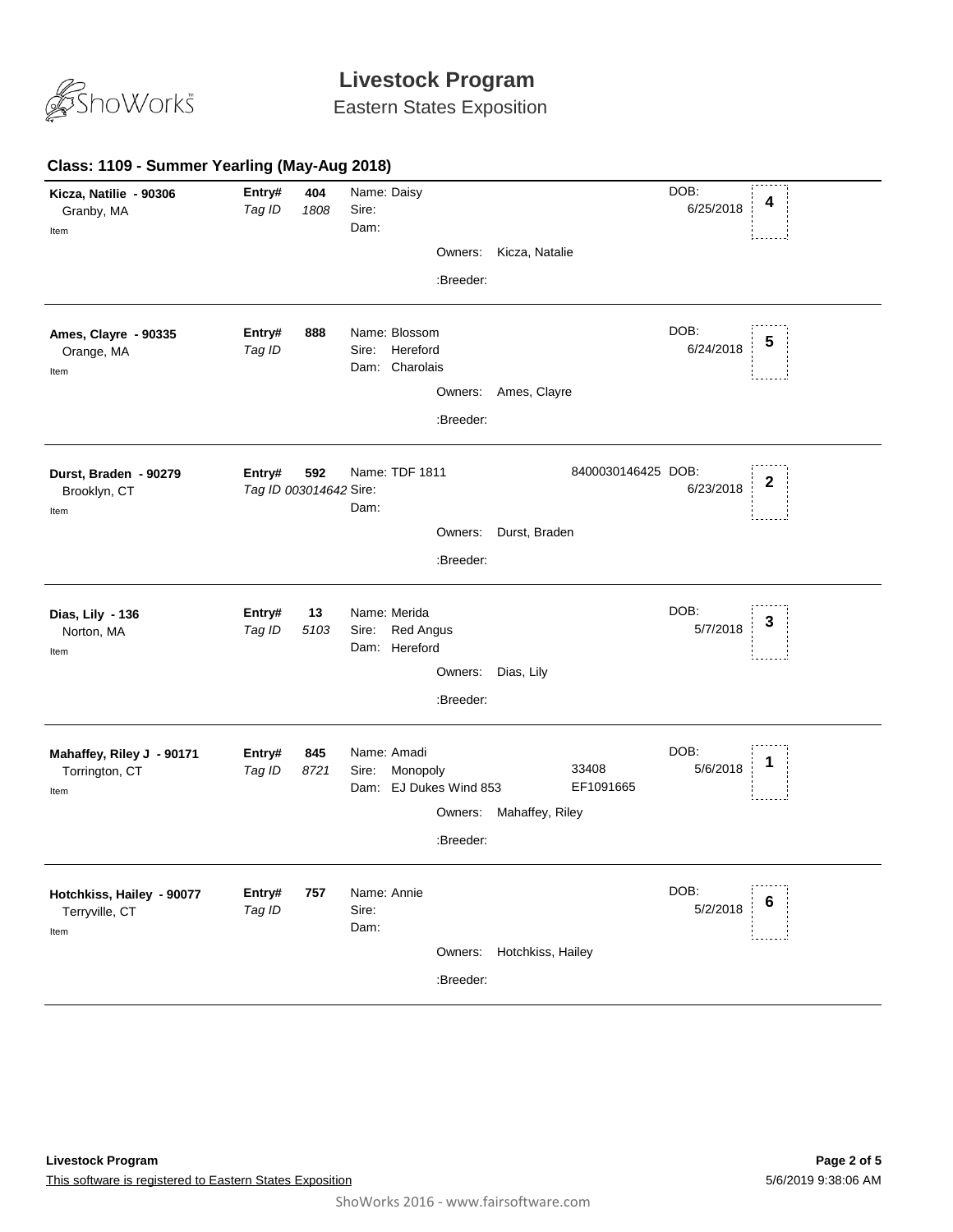

Eastern States Exposition

#### **Class: 1112 - Spring Yearling (Mar-Apr 2018)**

| Rarick, Davanta - 275<br>Fleetwood, PA<br>Item           | Entry#<br>Tag ID | 471<br>1032       | Name: PKST Montana 2F-ET<br>Goet I-80<br>Sire:<br>Maine Anjou Dam: PKST Sarah | Owners:<br>:Breeder:                              | Rarick, Davanta<br>Dale & Katie Stouffer      | 492081<br>400082<br>437634            | DOB:<br>4/5/2018  | $\mathbf 2$<br>Res Int & Res Grand Cha |
|----------------------------------------------------------|------------------|-------------------|-------------------------------------------------------------------------------|---------------------------------------------------|-----------------------------------------------|---------------------------------------|-------------------|----------------------------------------|
| Berkheimer, Karli M - 90124<br>Mechanicsburg, PA<br>Item | Entry#<br>Tag ID | 778<br>Cross Dam: | Name: Curly<br>Sire:                                                          | Owners:<br>:Breeder:                              | Berkheimer, Karli                             |                                       | DOB:<br>4/1/2018  | Int & Grand Champ & 3rd                |
| Stockdale, Rylee - 90184<br>Dayton, PA<br>Item           | Entry#<br>Tag ID | 686               | Name: STOC Coralee 812F<br>Sire:<br>Dam: STOC Ally 817U                       | Hi Ho Silver 15B<br>Owners:<br>:Breeder:          | Stockdale, Rylee<br><b>Rylee Stockdale</b>    | 494229<br>CA376609<br>439375          | DOB:<br>3/28/2018 | 3                                      |
| Kagan, Helena - 91<br>clinton corners, ny<br>Item        | Entry#<br>Tag ID | 182<br>8430       | Name: Bish Beauty B805<br>Sire:<br>Dam: Tag 63                                | CF S/F Ultimate Reward-ET<br>Owners:<br>:Breeder: | Kagan, Helena<br><b>Bishell Family Cattle</b> | XAR4268260<br>X4225124<br>SXFN4257277 | DOB:<br>3/10/2018 | 4                                      |
| Ammons, Josie - 90310<br>Wellesley, MA<br>Item           | Entry#<br>Tag ID | 486               | Name: Mercury<br>Sire:<br>Dam:                                                | Owners:<br>:Breeder:                              | Ammons, Josie                                 |                                       | DOB:<br>3/1/2018  | 5                                      |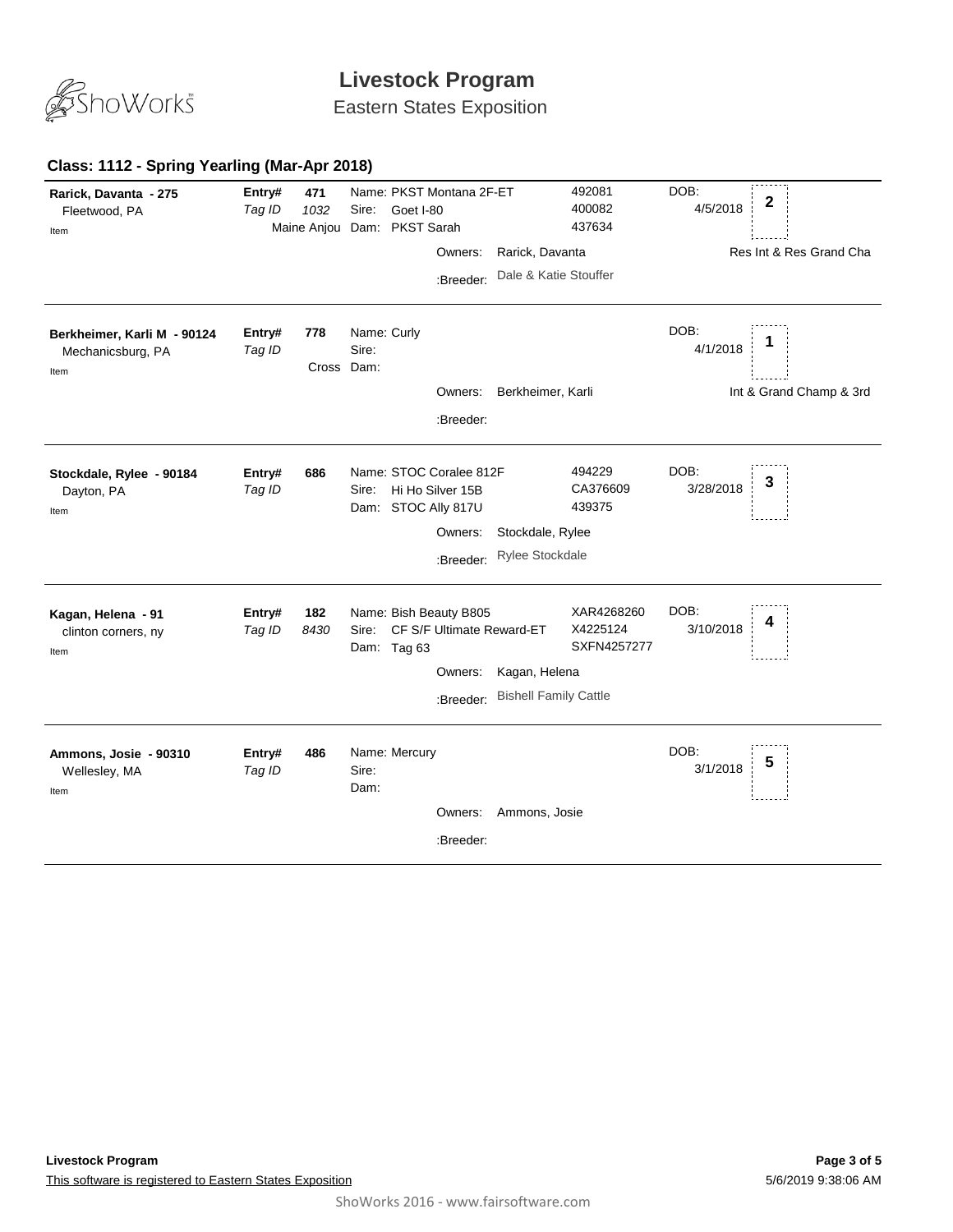

Eastern States Exposition

#### **Class: 1116 - Sr Yearling (Sept-Dec 2017)**

| Crowe, Amanda - 124 | $Entry#$ 791<br>Name: Gypsy   |                       | DOB:<br>$\overline{A}$ |
|---------------------|-------------------------------|-----------------------|------------------------|
| Easthampton, MA     | Tag ID 003207111 Sire: Scotty |                       | 10/17/2017             |
| Item                | Cross Dam: Giselle            |                       |                        |
|                     |                               | Owners: Crowe, Amanda | Res Sr Champ           |
|                     |                               | :Breeder:             |                        |
|                     |                               |                       |                        |